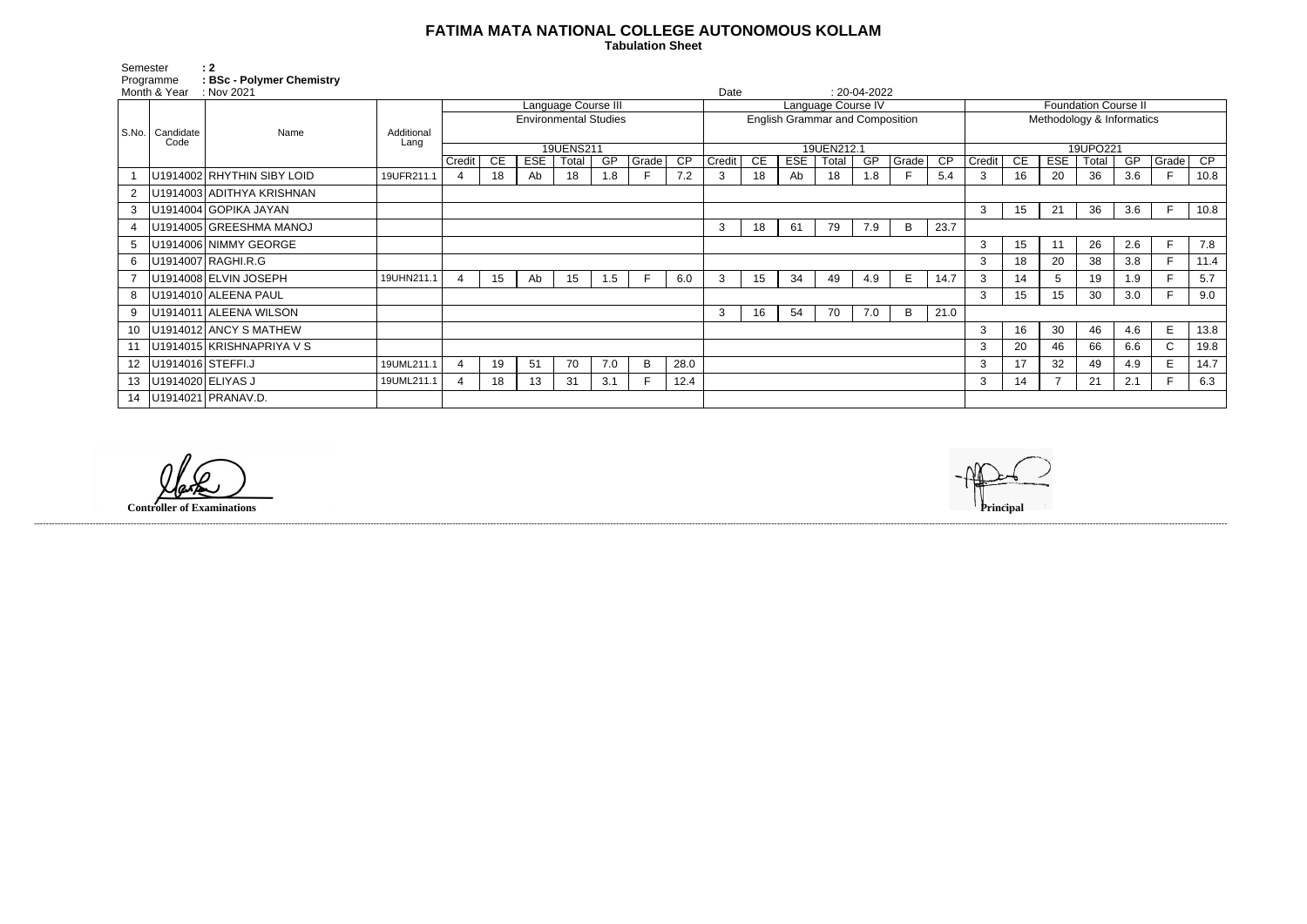|                |                   |                            |                    |            |    | <b>Complementary Course III</b> |       |     | <b>Complementary Course IV</b>               |                        |                |    |            |       |     |       |                 |  |
|----------------|-------------------|----------------------------|--------------------|------------|----|---------------------------------|-------|-----|----------------------------------------------|------------------------|----------------|----|------------|-------|-----|-------|-----------------|--|
|                |                   |                            | Additional<br>Lang |            |    |                                 |       |     | Calculus with applications in Chemistry - II | <b>Thermal Physics</b> |                |    |            |       |     |       |                 |  |
| S.No.          | Candidate<br>Code | Name                       |                    |            |    |                                 |       |     |                                              |                        |                |    |            |       |     |       |                 |  |
|                |                   |                            |                    | 19UMM231.2 |    |                                 |       |     |                                              |                        |                |    | 19UPH231.2 |       |     |       |                 |  |
|                |                   |                            |                    | Credit     | CЕ | <b>ESE</b>                      | Total | GP  | Grade                                        | <b>CP</b>              | Credit         | СE | <b>ESE</b> | Total | GP  | Grade | $\overline{CP}$ |  |
|                |                   | U1914002 RHYTHIN SIBY LOID | 19UFR211.1         | 3          | 20 | 0                               | 20    | 2.0 |                                              | 6.0                    | 2              | 16 | Ab         | 16    | 1.6 |       | 3.2             |  |
| $\overline{2}$ |                   | U1914003 ADITHYA KRISHNAN  |                    | 3          | 20 | 6                               | 26    | 2.6 | F.                                           | 7.8                    |                |    |            |       |     |       |                 |  |
| 3              |                   | U1914004 GOPIKA JAYAN      |                    | 3          | 20 | 7                               | 27    | 2.7 | F.                                           | 8.1                    | $\overline{2}$ | 19 | 31         | 50    | 5.0 | D     | 10.0            |  |
| 4              |                   | U1914005 GREESHMA MANOJ    |                    | 3          | 20 | 19                              | 39    | 3.9 | F.                                           | 11.7                   |                |    |            |       |     |       |                 |  |
| 5              |                   | U1914006 NIMMY GEORGE      |                    | 3          | 20 | 0                               | 20    | 2.0 | F.                                           | 6.0                    | $\overline{2}$ | 17 | 49         | 66    | 6.6 | C     | 13.2            |  |
| 6              |                   | U1914007 RAGHI.R.G         |                    |            |    |                                 |       |     |                                              |                        |                |    |            |       |     |       |                 |  |
|                |                   | U1914008 ELVIN JOSEPH      | 19UHN211.1         | 3          | 20 | 0                               | 20    | 2.0 | F.                                           | 6.0                    | $\overline{2}$ | 16 | 18         | 34    | 3.4 | F.    | 6.8             |  |
| 8              |                   | U1914010 ALEENA PAUL       |                    | 3          | 20 | 32                              | 52    | 5.2 | D                                            | 15.6                   | 2              | 20 | 48         | 68    | 6.8 | C.    | 13.6            |  |
| 9              |                   | U1914011 ALEENA WILSON     |                    |            |    |                                 |       |     |                                              |                        |                |    |            |       |     |       |                 |  |
| 10             |                   | U1914012 ANCY S MATHEW     |                    |            |    |                                 |       |     |                                              |                        | $\overline{2}$ | 20 | 41         | 61    | 6.1 | C.    | 12.2            |  |
| 11             |                   | U1914015 KRISHNAPRIYA V S  |                    | 3          | 20 | 71                              | 91    | 9.1 | $A+$                                         | 27.3                   |                |    |            |       |     |       |                 |  |
| 12             | U1914016 STEFFI.J |                            | 19UML211.1         |            |    |                                 |       |     |                                              |                        |                |    |            |       |     |       |                 |  |
| 13             | U1914020 ELIYAS J |                            | 19UML211.1         | 3          | 20 | 0                               | 20    | 2.0 | F.                                           | 6.0                    | 2              | 16 | 34         | 50    | 5.0 | D     | 10.0            |  |
| 14             |                   | U1914021 PRANAV.D.         |                    | 3          | 20 | 45                              | 65    | 6.5 | C.                                           | 19.5                   |                |    |            |       |     |       |                 |  |

**Controller of Examinations Principal**



------------------------------------------------------------------------------------------------------------------------------------------------------------------------------------------------------------------------------------------------------------------------------------------------------------------------------------------------------------------------------------------------------------------------